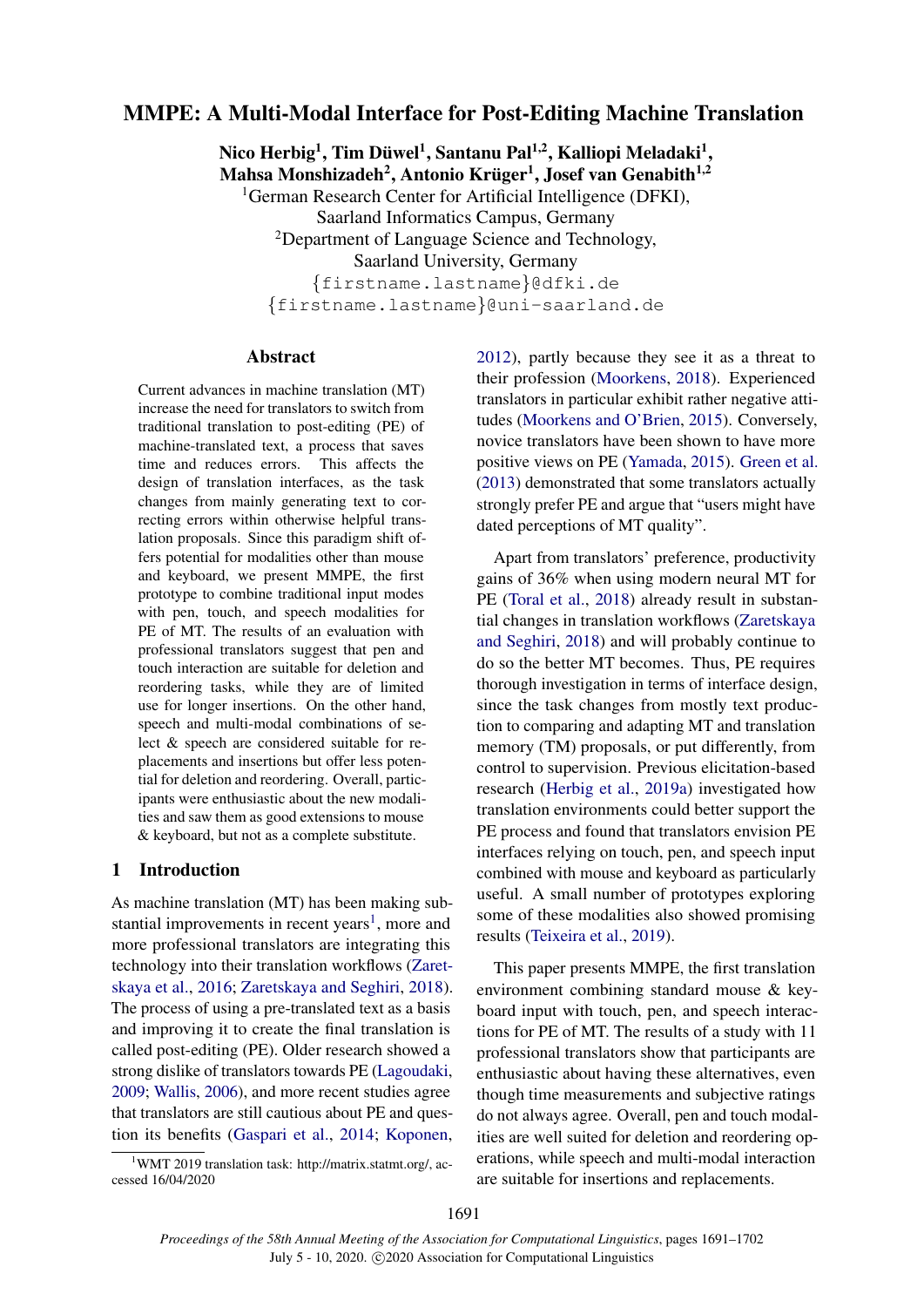### 2 Related Work

In this section, we present related research on translation environments and particularly focus on existing multi-modal approaches to PE.

#### 2.1 CAT and Post-Editing

Most professional translators nowadays use so-called CAT (computer-aided translation) tools [\(van den Bergh et al.,](#page-9-5) [2015\)](#page-9-5). These provide features like MT and TM together with quality estimation and concordance functionality [\(Fed](#page-9-6)[erico et al.,](#page-9-6) [2014\)](#page-9-6), alignments between source and MT [\(Schwartz et al.,](#page-10-8) [2015\)](#page-10-8), interactive MT offering assistance like auto-completion [\(Green et al.,](#page-9-7) [2014b,](#page-9-7)[a\)](#page-9-8), or intelligibility assessments [\(Coppers](#page-9-9) [et al.,](#page-9-9) [2018;](#page-9-9) [Vandeghinste et al.,](#page-10-9) [2016,](#page-10-9) [2019\)](#page-10-10).

While TM is still often valued higher than MT [\(Moorkens and O'Brien,](#page-10-11) [2017\)](#page-10-11), a recent study by [Vela et al.](#page-10-12) [\(2019\)](#page-10-12) shows that professional translators who were given a choice between translation from scratch, TM, and MT, chose MT in 80% of the cases, highlighting the importance of PE of MT. Regarding the time savings achieved through PE, [Zampieri and Vela](#page-10-13) [\(2014\)](#page-10-13) find that PE was on average 28% faster for technical translations, [Aranberri](#page-9-10) [et al.](#page-9-10) [\(2014\)](#page-9-10) show that PE increases translation throughput for both professionals and lay users, and Läubli et al. [\(2013\)](#page-10-14) find that PE also increases productivity in realistic environments. Furthermore, it has been shown that PE not only leads to reduced time but also reduces errors [\(Green et al.,](#page-9-3) [2013\)](#page-9-3).

Furthermore, PE changes the interaction pattern [\(Carl et al.,](#page-9-11) [2010\)](#page-9-11), leading to a significantly reduced amount of mouse and keyboard events [\(Green et al.,](#page-9-3) [2013\)](#page-9-3). Therefore, we believe that other modalities or combinations thereof might be more useful for PE.

#### 2.2 Multi-Modal Approaches

Dictating translations dates back to the time when secretaries transcribed dictaphone content on a typewriter [\(Theologitis,](#page-10-15) [1998\)](#page-10-15); however, the use of automatic speech recognition also has a long history for translation [\(Dymetman et al.,](#page-9-12) [1994;](#page-9-12) [Brousseau et al.,](#page-9-13) [1995\)](#page-9-13). A more recent approach, called SEECAT [\(Martinez et al.,](#page-10-16) [2014\)](#page-10-16), investigates the use of automatic speech recognition (ASR) in PE and argues that its combination with typing could boost productivity. A survey regarding speech usage with PE trainees [\(Mesa-Lao,](#page-10-17) [2014\)](#page-10-17) finds that they have a positive attitude towards

speech input and would consider adopting it, but only as a complement to other modalities. In a small-scale study, [Zapata et al.](#page-10-18) [\(2017\)](#page-10-18) found that ASR for PE was faster than ASR for translation from scratch. Due to these benefits, commercial CAT tools like memoQ and MateCat are also beginning to integrate ASR.

The CASMACAT tool [\(Alabau et al.,](#page-9-14) [2013\)](#page-9-14) allows the user to input text by writing with e-pens in a special area. A vision paper [\(Alabau and Casacu](#page-9-15)[berta,](#page-9-15) [2012\)](#page-9-15) proposes to instead use e-pens for PE sentences with few errors in place and showcases symbols that could be used for this. Studies on mo-bile PE via touch and speech [\(O'Brien et al.,](#page-10-19) [2014;](#page-10-19) [Torres-Hostench et al.,](#page-10-20) [2017\)](#page-10-20) show that participants especially liked reordering words through touch drag and drop, and preferred voice when translating from scratch, but used the iPhone keyboard for small changes. [Zapata](#page-10-21) [\(2016\)](#page-10-21) also explores the use of voice- and touch-enabled devices; however, the study did not focus on PE, and used Microsoft Word instead of a proper CAT environment.

[Teixeira et al.](#page-10-7) [\(2019\)](#page-10-7) explore a combination of touch and speech for translation from scratch, translation using TM, and translation using MT. In their studies, touch input received poor feedback since (a) their tile view (where each word is a tile that can be dragged around) made reading more complicated, and (b) touch insertions were rather complex to achieve within their implementation. In contrast, integrating dictation functionality using speech was shown to be quite useful and even preferred to mouse and keyboard by half of the participants.

The results of an elicitation study by [Herbig](#page-9-4) [et al.](#page-9-4) [\(2019a\)](#page-9-4) indicate that pen, touch, and speech interaction should be combined with mouse and keyboard to improve PE of MT. In contrast, other modalities like eye tracking or gestures were seen as less promising.

In summary, previous research suggests that professional translators should switch to PE to increase productivity and reduce errors; however, translators themselves are not always eager to do so. It has been argued that the PE process might be better supported by using different modalities in addition to the common mouse and keyboard approaches, and an elicitation study suggests concrete modalities that should be well suited for various editing tasks. A few of these modalities have already been explored in practice, showing promising results. However, the elicited combination of pen, touch,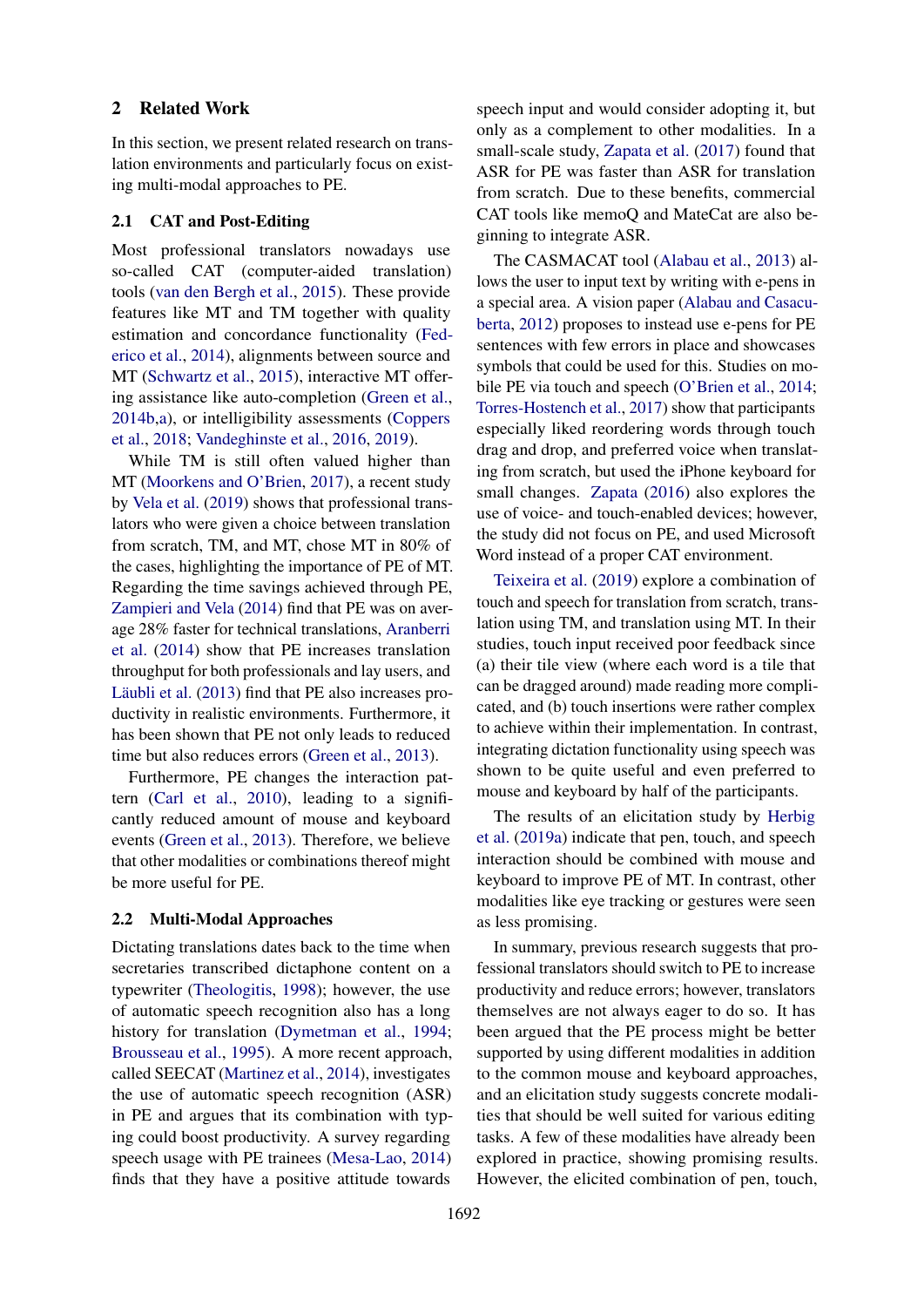and speech, together with mouse and keyboard, has not yet been implemented and evaluated.

# 3 The MMPE Prototype

We present the MMPE prototype (see Figure [1\)](#page-3-0) which combines these modalities for PE of MT. A more detailed description of the prototype can be found in [Herbig et al.](#page-9-16) [\(2020\)](#page-9-16), and a video demonstration is available at [https://youtu.be/](https://youtu.be/H2YM2R8Wfd8) [H2YM2R8Wfd8](https://youtu.be/H2YM2R8Wfd8).

# 3.1 Apparatus & Overall Layout

On the software side, we decided to use Angular for the frontend, and node.js for the backend. As requested in [Herbig et al.](#page-9-4) [\(2019a\)](#page-9-4), we use a large tiltable touch & pen screen for the study (see Figure [1b\)](#page-3-0): the Wacom Cintiq Pro 32 inch display with the Flex Arm that allows the screen to be tilted and moved flat on the table, or to be moved up to work in a standing position. We further use the Sennheiser PC 8 Headset for speech input. The goal of this hardware setup was to limit induced bias as much as possible, in order to get results on the modalities and not on a flawed apparatus.

We implemented a horizontal source-target layout (see Figure [1a\)](#page-3-0), where each segment's status (unedited, edited, confirmed) is visualized between source and target. On the far right, support tools are offered as requested in [Herbig et al.](#page-9-4) [\(2019a\)](#page-9-4): (1) the unedited MT output, to which the users can revert their editing using a button, and (2) a corpus combined with a dictionary.

The current segment is enlarged, thereby offering space for handwritten input and allowing the user to view a lot of context while still seeing the current segment in a comfortable manner [\(Herbig](#page-9-4) [et al.](#page-9-4) [\(2019a\)](#page-9-4); see Figure [1a\)](#page-3-0). The view for the current segment is further divided into the source segment (left) and two editing planes for the target, one for handwriting and drawing gestures (middle), and one for touch deletion & reordering, as well as standard mouse and keyboard input (right). Both initially show the MT proposal and synchronize on changes to either one. The reason for having two editing fields instead of only one is that some interactions are overloaded, e.g., a touch drag can be interpreted as both handwriting (middle) and reordering (right). Undo and redo functionality, as well as confirming segments, are also implemented through buttons between the source and target texts, and can further be triggered through hotkeys. The target text is spell-checked, as a lack of this feature was criticized in [Teixeira et al.](#page-10-7) [\(2019\)](#page-10-7).

# 3.2 Left Target View: Handwriting

For handwriting recognition (see Figure [1c\)](#page-3-0), we use the MyScript Interactive Ink SDK. Apart from merely recognizing the written input, it offers ges-tures<sup>[2](#page-2-0)</sup> like strike-through or scribble for deletions. For inserting words, one can directly write into an empty space, or create such a space first by breaking the line (draw a long line from top to bottom), and then handwriting the word. All changes are immediately interpreted, i.e., striking through a word deletes it immediately, instead of showing it in a struck-through visualization. The editor further shows the recognized text immediately at the very top of the drawing view in a small gray font, where alternatives for the current recognition are offered. Apart from using the pen, the user can also use his/her finger or the mouse on the left-hand editing view for handwriting.

# 3.3 Right Target View: Touch Reordering, Mouse & Keyboard

On the right-hand editing view, the user can delete words by simply double-tapping them with pen/finger touch, or reorder them through a simple drag and drop procedure (see Figure [1d\)](#page-3-0), which visualizes the picked-up word as well as the current drop position, and automatically fixes spaces between words and punctuation marks. This reordering functionality is strongly related to [Teixeira et al.](#page-10-7) [\(2019\)](#page-10-7); however, only the currently dragged word is temporarily visualized as a tile to offer better readability. Naturally, the user can also edit using mouse and keyboard, where all common navigation inputs work as expected from other software.

# 3.4 Speech Input

For speech recognition, we stream the audio recorded by the headset to IBM Watson servers to receive a transcription, which is then analyzed in a command-based fashion. Thus, our speech module not only handles dictations as in [Teixeira](#page-10-7) [et al.](#page-10-7) [\(2019\)](#page-10-7), but can correct mistakes in place.

As commands, the user has the option to "insert", "delete", "replace", and "reorder" words or subphrases. To specify the position, if it is ambiguous, one can define anchors as in "after"/"before"/"between", or define the occurrence

<span id="page-2-0"></span><sup>2</sup> see https://developer.myscript.com/docs/concepts/editinggestures/, accessed 16/04/2020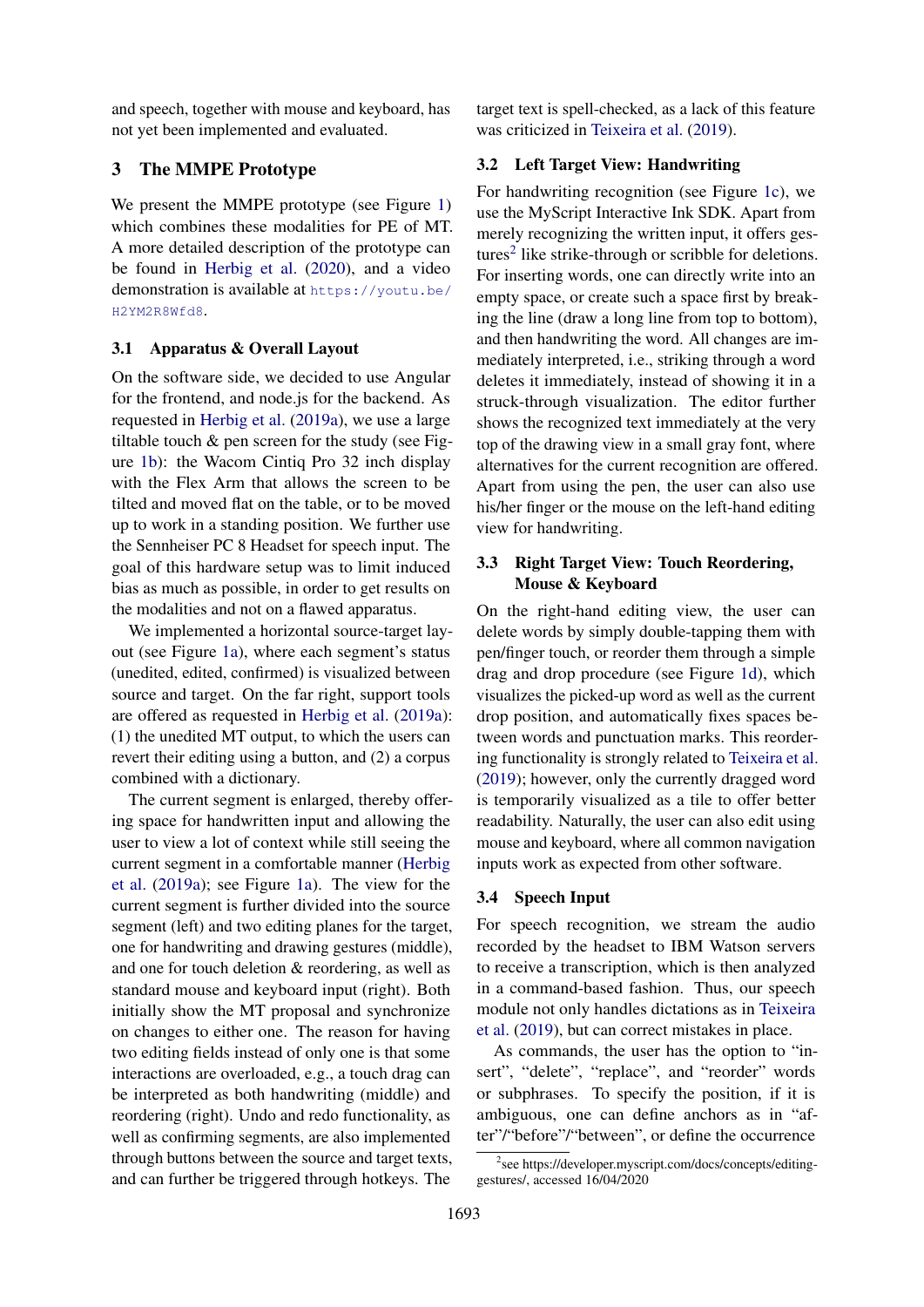<span id="page-3-0"></span>

(b) Apparatus. (c) Handwriting on left target view. (d) Touch reordering on right target view.

Figure 1: Overview of the MMPE prototype.

of the entity ("first"/"second"/"last"). A full example is "insert A after second B", where A and B can be words or subphrases. Character-level commands are not supported, so instead of e.g. deleting a suffix, one should replace the word.

### <span id="page-3-2"></span>3.5 Multi-Modal Combinations

Last, the user can use a multi-modal combination, i.e., pen/touch/mouse combined with speech. For this, the cursor first needs to be positioned on or next to a word, or the word needs to be long-pressed with pen/touch, resulting in a pickup visualization. Afterwards, the user can then use a simplified voice command like *"delete"*, *"insert A"*, *"move after/before A/ between A and B"*, or *"replace by A"* without needing to specify the position/word.

### 3.6 Logging

In a log file, we store all concrete keypresses, touched pixel coordinates, etc. Much more importantly, we directly log all UI interactions (like *segmentChange*), as well as all text manipulations (like *replaceWord*) together with the concrete changes (e.g. with the *oldWord*, *newWord*, and complete *segmentText*).

# 4 Evaluation Method

The prototype was evaluated by professional trans-lators<sup>[3](#page-3-1)</sup>. We used EN-DE text, as our participants were German natives and we wanted to avoid ASR recognition errors as reported in [Dragsted et al.](#page-9-17) [\(2011\)](#page-9-17). In the following, "modalities" refers to Touch (T), Pen (P), Speech (S), Mouse & Keyboard (MK), and Multi-Modal combinations (MM, see Section [3.5\)](#page-3-2), while "operations" refers to Insertions, Deletions, Replacements, and Reorderings. The experiment consisted of the following phases and took approximately 2 hours per participant:

### 4.1 Introduction & Independent PE

First, participants filled in a questionnaire capturing demographics as well as information on CAT usage. Then the experimenter introduced all of the prototype's features in a prepared order to ensure a similar presentation for all participants.

After that, participants were given 10–15 minutes to explore the prototype on their own. We

<span id="page-3-1"></span> $3$ The study has been approved by the university's ethical review board. Freelance participants were paid their usual fee, while in-house translators participated during working hours. The data and analysis scripts can be found at [https:](https://mmpe.dfki.de/data/ACL2020/) [//mmpe.dfki.de/data/ACL2020/](https://mmpe.dfki.de/data/ACL2020/)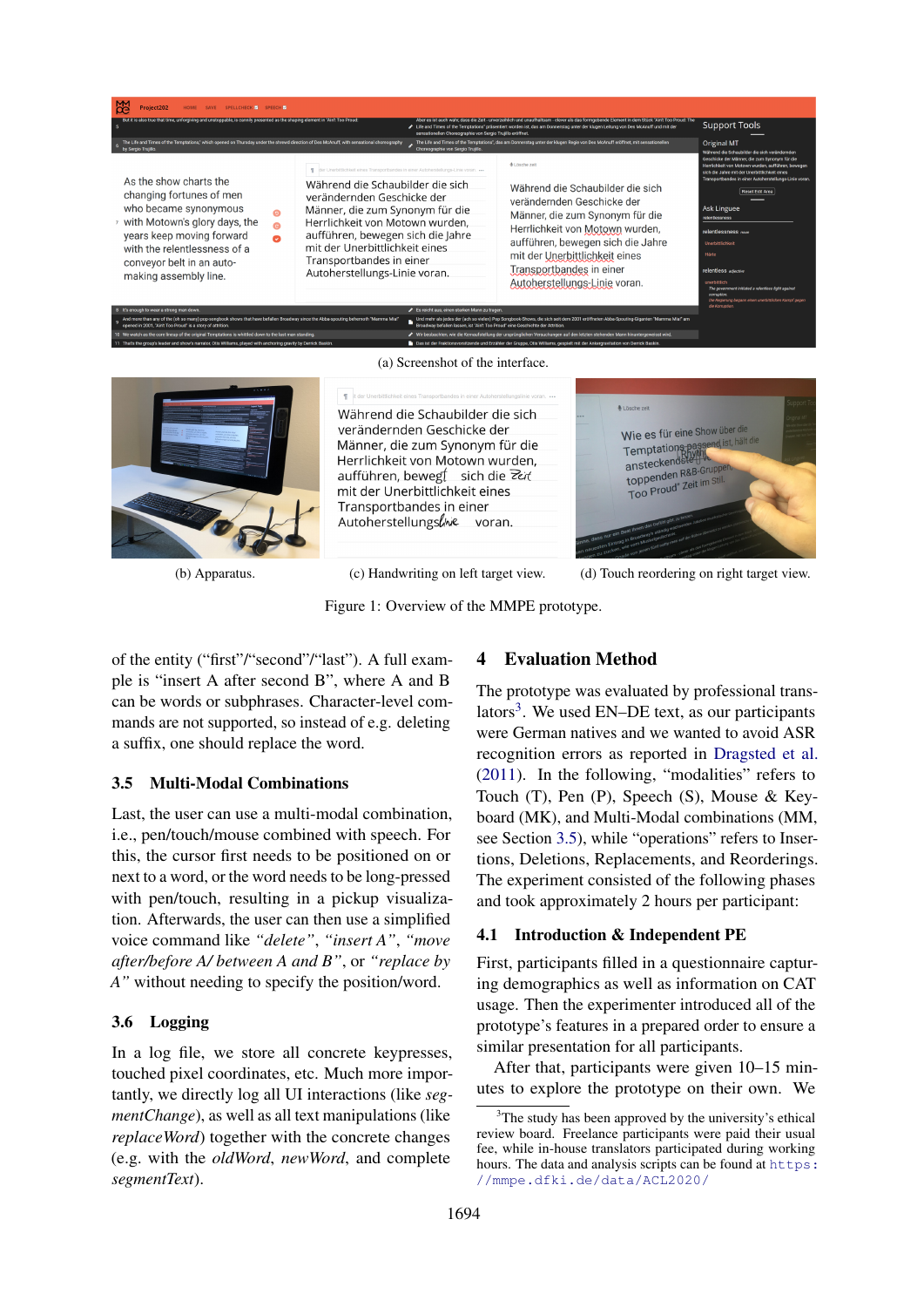specifically told them that we are more interested in them exploring the presented features than in receiving high-quality translations. This phase had two main purposes: (1) to let the participants become familiar with the interface (e.g., how best to hold the pen) and to resolve questions early on; (2) to see how participants intuitively work with the prototype. Two experimenters carefully observed the participants and took notes on interesting behavior and questions asked.

#### <span id="page-4-1"></span>4.2 Feature-Wise & General Feedback

The central part of the study was a structured test of each modality for each of our four operations. For this, we used text from the WMT news test set 2018. Instead of actually running an MT system, we manually introduced errors into the reference set to ensure that there was only a single error per segment. Overall, four sentences had to be corrected per operation using each modality, which results in  $4 \times 4 \times 5 = 80$  segments per participant. Within the four sentences per operation, we tried to capture slightly different cases, like deleting single words or a group of words. For this, we adapted the prototype, such that a pop-up occurs when changing the segment, which shows (1) the operation to perform and which modality to use, (2) the source and the "MT", which is the reference with the introduced error, as well as (3) the correction to apply, which uses color, bold font, and strike-through to easily show the required change to perform. The reason why we provided the correction to apply was to ensure a consistent editing behavior across all participants, thereby making subjective ratings and feedback as well as time measurements comparable. The logging functionality was extended, such that times between clicking "Start" and confirming the segment were also logged.

To avoid ordering effects, the participants went through the operations in counter-balanced order, and through the modalities in random order. After every operation (i.e., after  $4 \times 5 = 20$  segments) and similar to [Herbig et al.](#page-9-4) [\(2019a\)](#page-9-4), participants rated each modality for that operation on three 7 point Likert scales ranging from "strongly disagree" to "strongly agree", namely as to whether the interaction "is a good match for its intended purpose", whether it "is easy to perform", and whether it "is a good alternative to the current mouse and keyboard approach". Furthermore, we asked the translators to give us their thoughts on advantages and disadvantages of the modalities, and how they could be improved. Afterward, participants further had to order the 5 modalities from best to worst.

In the end, after completing all 80 segments, we performed a final unstructured interview to capture high-level feedback on the interface as well as things we missed in our implementation.

# 4.3 Remarks Regarding Methodology

While a direct comparison to state-of-the-art CAT tools would be interesting, the results would be highly questionable as the participants would be expert users of their day-to-day tool and novice users of our tool. Furthermore, the focus of our prototype was on the implemented modalities, while widely used features like a TM or consistency checker are currently missing. Since our main question was whether the newly implemented features have potential for PE of MT or not, we focus on qualitative feedback, ratings, and timing information, which is more relevant to this research question.

## 5 Evaluation Results and Discussion

In this section, we present and discuss the study's main findings.

### 5.1 Participants

Overall, 11 (f=10, m=1, 2 left-handed) professional EN–DE translators participated in the experiment, 3 freelance and 8 in-house translators. Their ages ranged from 30 to 6[4](#page-4-0)  $(\text{avg}=41.6, \sigma=9.3)^4$ , with 3 to 30 years of professional experience  $(avg=13.3,$  $\sigma$ =7.4) and a total of 27 language pairs (avq=2.6). All translators translate from EN to DE, and all describe their German Language skills as native and their English skills as C1 to native level. For most participants, the self-rated CAT knowledge was good (6 times) or very good (4 times, 1 neutral). However, participants were less confident about their PE skills (4 neutral, 4 good, 3 very good), thereby matching well with the CAT usage surveys. Years of experience with CAT tools ranged from 3 to 20 ( $avg=11.5$ ,  $\sigma=5.1$ ), where participants had used between 1 and 10 distinct CAT tools ( $avg=4.9$ ,  $\sigma = 2.7$ ).

#### 5.2 Subjective Ratings

Figure [2](#page-6-0) shows the subjective ratings provided for each modality and operation on the three scales

<span id="page-4-0"></span><sup>&</sup>lt;sup>4</sup>The small number of participants and their age distribution (with 10 participants of age 30 to 48, and only one aged 64) did not us allow to analyze the effect of age on the results.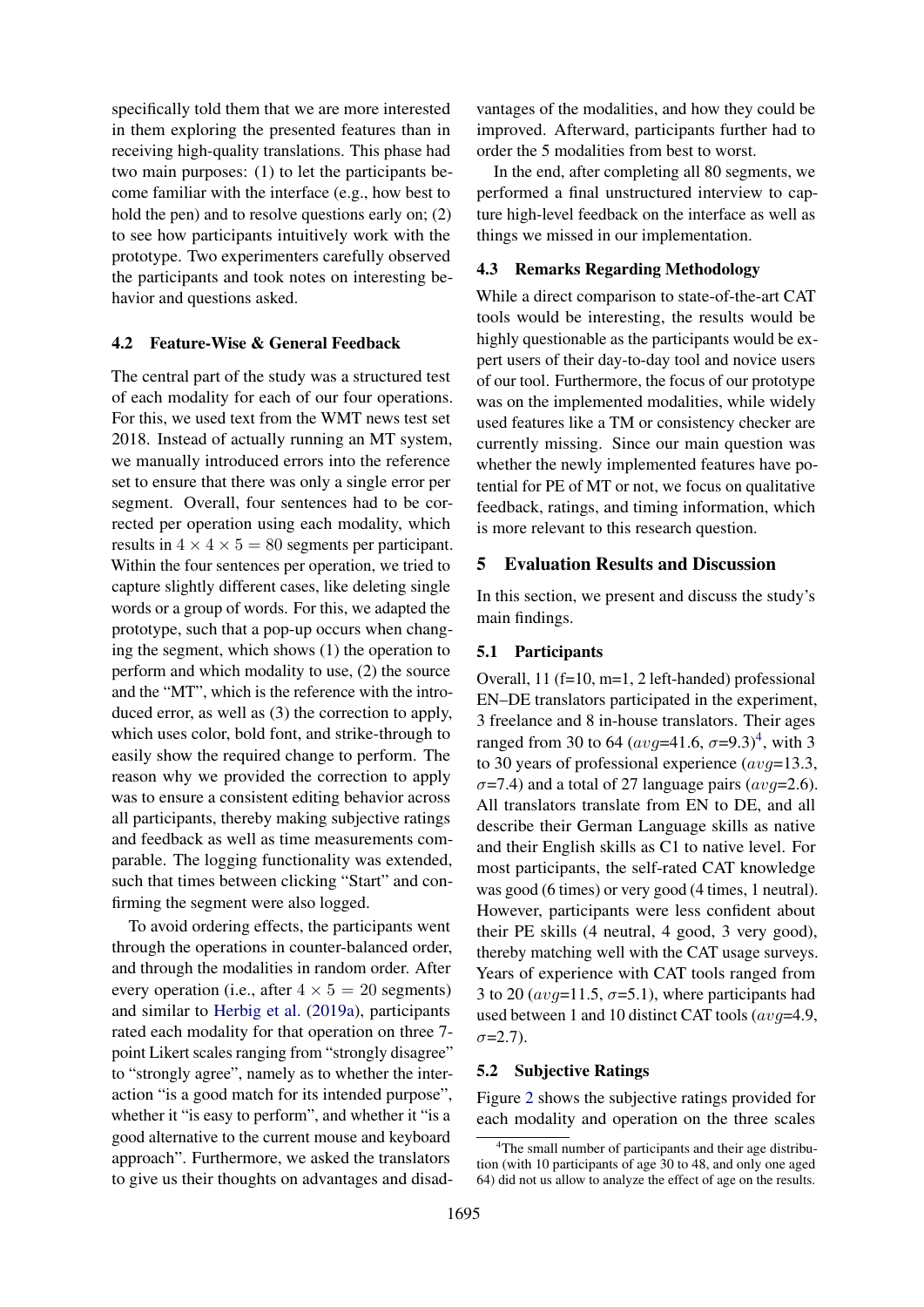"Goodness", "Ease of use", and "Good alternative to mouse & keyboard" after having tested each feature (see Section [4.2\)](#page-4-1). As can be seen, participants tended to give similar ratings on all three scales.

For insertions and replacements, which required the most text input, the classical mouse  $\&$ keyboard approach was rated highest; however, the multi-modal combination and speech were also perceived as good, while pen and especially touch received lower scores.

For deletions and reorderings, pen, touch, and mouse & keyboard were all perceived as very good, where P and T were ranked even slightly higher than MK for reorderings. Speech and multi-modal were considered worse here.

### 5.3 Orderings

After each operation, participants ordered the modalities from best to worst, with ties being allowed. As an example, for "MM & S best, then P, then MK, and last T" we assigned  $0.5$  times the  $1<sup>st</sup>$ and 0.5 times the 2nd position to both MM and S, while P got  $3^{rd}$ , MK  $4^{th}$ , and T the  $5^{th}$  position. To get an overall ordering across participants, we then multiplied the total amount of times a modality was rated  $1<sup>st</sup>/2<sup>nd</sup>/3<sup>rd</sup>/4<sup>th</sup>/5<sup>th</sup>$  by  $1/2/3/4/5$  (similar to Zenner and Krüger [\(2017\)](#page-11-0)). Consequently, a lower score indicates that this modality is better suited for the operation. The scores for each modality and operation are:

- Insertions:  $1^{st}$ : MK(20.5),  $2^{nd}$ : MM(26.5),  $3<sup>rd</sup>$ : **S**(31.5), 4<sup>th</sup>: **P**(38.5), 5<sup>th</sup>: **T**(48)
- Deletions:  $1^{st}$ : P(21.5),  $2^{nd}$ : MK(29),  $3^{rd}$ :  $T(31.5), 4<sup>th</sup>: MM(41), 5<sup>th</sup>: S(42)$
- Replacements:  $1<sup>st</sup>$ : MK(21),  $2<sup>nd</sup>$ : MM(29),  $3<sup>rd</sup>$ : **S**(30), 4<sup>th</sup>: **P**(35), 5<sup>th</sup>: **T**(50)
- Reorderings:  $1^{st}$ : P(21.5),  $2^{nd}$ : T(31),  $3^{rd}$ :  $S(35.5), 4<sup>th</sup>: MK(36), 5<sup>th</sup>: MM(41)$

### 5.4 Timings

We analyzed the logged duration of each modalityoperation pair. Note that this is the time from clicking "Start" until confirming the segment; thus, it includes recognition times (for speech and handwriting) and really measures how long it takes until a participant is satisfied with the edit. Even though participants were instructed to provide feedback or ask questions only while the popup is shown, i.e., while the time is not measured, participants

infrequently did so during editing. We filtered out such outliers and averaged the 4 sentences of each modality-operation pair per participant to get a single value, thereby making the samples independent for the remaining analyses.

Figure [3](#page-7-0) shows boxplots of the dataset for the 20 modality-operation pairs. For statistical analysis, we first conducted Friedman tests per operation, showing us that significant differences exist for each operation (all  $p < 0.001$ ). Afterward, posthoc analyses using Wilcoxon tests with Bonferroni-Holm correction showed which pairs of modalities are significant and how large the effect  $r$  is.

For insertions, MK was by far the fastest modality, followed by MM and S. All differences except for MM vs. S and T vs. P are statistically significant with large effect sizes (all  $p < 0.01$ , all  $r > 0.83$ ).

As expected, deletions were faster than insertions. Here, MK, T, and P were the fastest, followed by S; MM was slowest by far. Regarding significance, all modalities were significantly faster than MM, and MK was significantly faster than S (all  $p < 0.01$ , all  $r > 0.88$ ).

For reordering, P and T were the fastest, followed by MK and S. The statistical analysis revealed that T is significantly faster than all modalities except P, both P and MK are significantly faster than S, and S is significantly faster than MM (all  $p < 0.05$ , all  $r > 0.83$ ).

Replacements with MK were the fastest, followed by P, T, S, and MM. MK was significantly faster than all other modalities, and P significantly faster than S and MM (all  $p < 0.05$ , all  $r > 0.83$ ), while no significant differences exist between the other three.

### 5.5 Qualitative Analysis

Apart from the ratings and timings, we present the main qualitative feedback from the interviews.

# 5.5.1 Pen & Touch

Especially for short insertions and replacements, handwriting was seen as a suitable input mode; for more extended changes, one should instead fall back on typing or dictation. Both touch/pen deletion mechanisms (strike-through and doubletap) and touch/pen reordering were highlighted as very useful or even "perfect" as they "nicely resemble a standard correction task". Most participants seemed to prefer the pen to finger handwriting for insertions and replacements due to its precision, although it was considered less direct.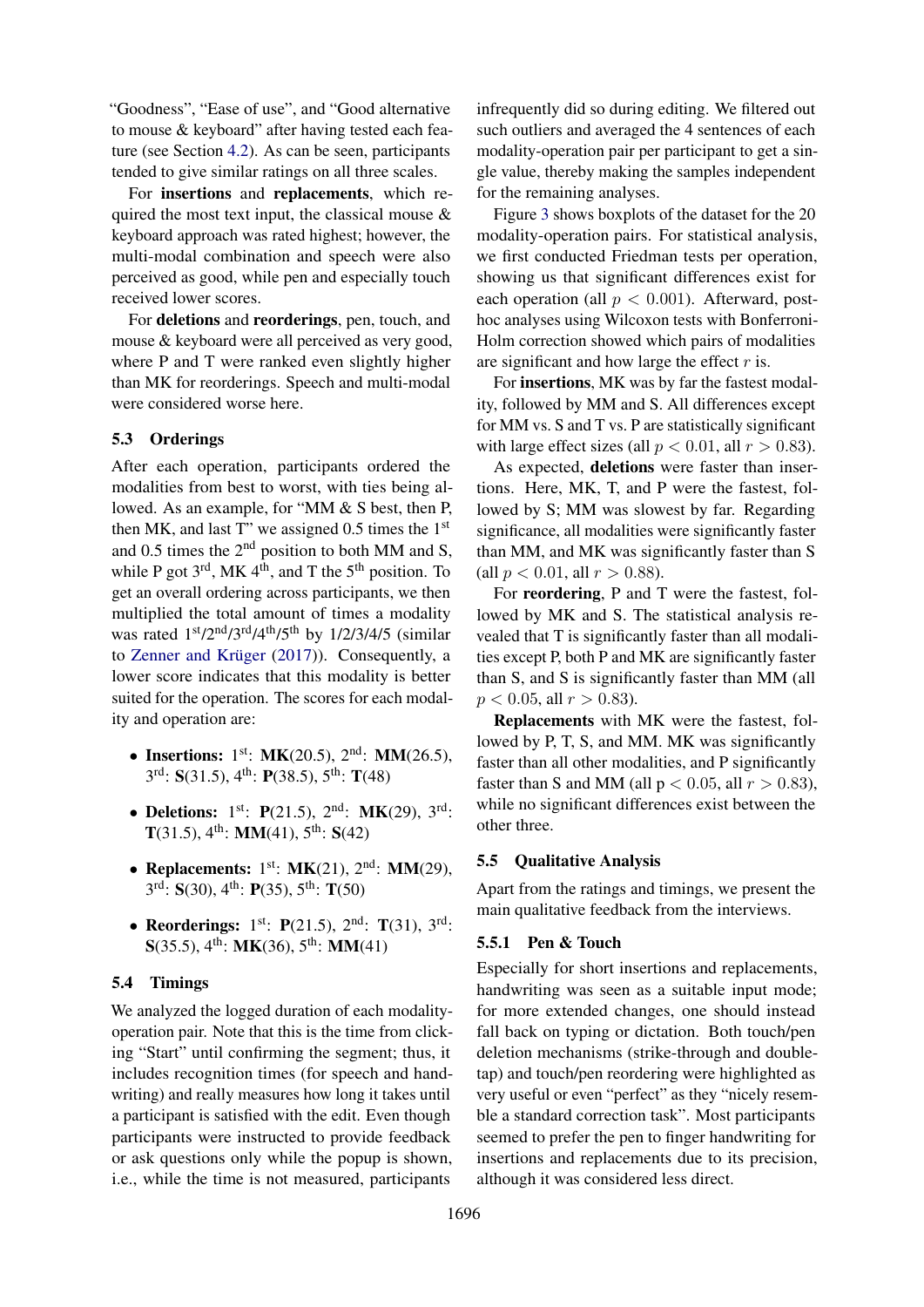<span id="page-6-0"></span>

Figure 2: Subjective ratings.

A major concern was thinking about and creating sufficient space to handwrite into. A suggested improvement was to make the available space configurable to one's own handwriting. Furthermore, placing the palm of the hand on the screen should not be interpreted as input. Six participants also noted that the text jumps around when reordering a word from the end of a line, as the picked-up word is removed from the text, resulting in all remaining words being moved to the front, which could be prevented by adapting the text only on drop.

#### 5.5.2 Speech & Multi-Modal Combinations

Perceptions regarding speech recognition were somewhat mixed, with some thinking it worked "super" while two participants found it exhausting to formulate commands while mentally working with text. Furthermore, speech was considered impractical for translators working in shared offices. Both insertions and replacements using speech received lots of positive feedback (from 8 and 7 participants, respectively), interesting findings being that "the longer the insertion, the more interesting speech becomes". Speech deletion was considered to "work fine" and to be simpler than insertion as there is usually no need to specify the position. However, it would be unsatisfactory to have to read 10 words to delete them.

The main advantage of the multi-modal ap-

proach was that "one has to speak/think less". However, it was also argued that "when you talk, you can also just say everything", meaning that the simplified MM command was not seen as an advantage for this participant. An interesting statement was that "if there are no ambiguities, speech is better, but if there are, multi-modal is cool".

Ideas on how to improve speech ranged from better highlighting the changes in the target view, to adding the possibility to restate the whole segment. While the ASR tool used (IBM Watson) is one of the state-of-the-art APIs, it might still have negatively impacted the results for S and MM, as a few times a word was wrongly recognized (e.g., when replacing an ending, the ASR did not always correctly recognize the word form). To improve this aspect, participants discussed the idea of passing the text to the speech recognition [\(Dymetman](#page-9-12) [et al.,](#page-9-12) [1994\)](#page-9-12) or training the ASR towards the user.

### 5.5.3 Mouse & Keyboard

Due to daily usage, participants stated they were strongly biased regarding mouse and keyboard, where "the muscle memory" helps. However, many actually considered MK as very unintuitive if they imagined never having used it before, especially compared to pen and touch, or as one participant stated for reordering: "why do I have to do all of this, why is it not as simple as the pen".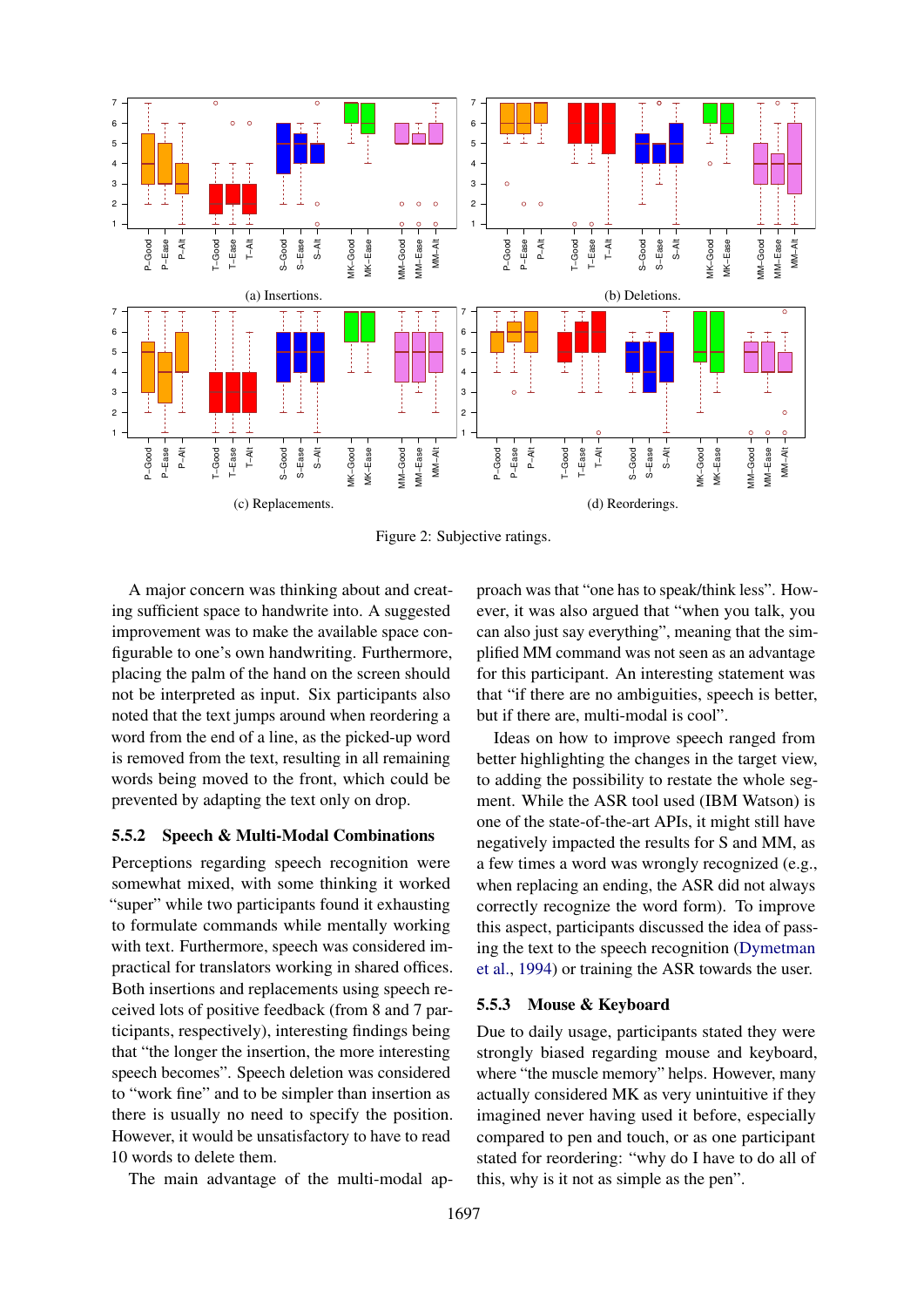<span id="page-7-0"></span>

Figure 3: Editing durations (in ms) per operation and modality.

# 5.5.4 General Feedback

In general, we received lots of positive feedback in the final discussion about the prototype, where participants made statements such as "I am going to buy this once you are ready" or expressed "respect for the prototype". Multiple participants reported that it would be nice to have multiple options to vary between the modalities. It was frequently suggested to combine the two editing views, e.g. by having a switch to enable/disable the drawing mode. Participants also commented positively on the large typeface for the current segment ("you really see what you are working on"). Suggestions for further improvements included adaptation possibilities for the size of the editing fields and a switch between vertical and horizontal source-target layout.

### 5.6 Discussion

This section discusses the main takeaways regarding each modality.

# 5.6.1 Pen

According to ordering scores, subjective ratings, and comments, we see that the pen is among the best modalities for deletions and reordering. However, other modalities are superior for insertions and replacements, where it was seen as suitable for short modifications, but to be avoided for more extended changes. In terms of timings, P was also among the fastest for deletions and reorderings, and among the slowest for insertions. What is interesting, however, is that P was significantly faster than S and MM for replacements, even though it was rated lower. The main concern for handwriting was the need to think about space and to create space before actually writing.

# 5.6.2 Touch

Results for touch were similar, but it was considered worse for insertions and replacements. Furthermore, and as we expected due to its precision, pen was preferred to finger touch by most participants. However, in terms of timings, the two did not differ significantly apart from replace operations, and even for replacements, where it was clearly rated as the worst modality, it actually turned out to be (non-significantly) faster than S and MM.

### 5.6.3 Speech & Multi-modal Combinations

Speech and multi-modal PE were considered the worst and were also the slowest modalities for reordering and deletions. For insertions and replacements, however, these two modalities were rated and ordered  $2<sup>nd</sup>$  (after MK) and in particular much better than P and T. Timing analysis agrees for insertions, being 2<sup>nd</sup> after MK. For replacements, however, S and MM were the slowest even though the ratings put them before P and T. An explanation of why MM was slower than S for deletion is that our implementation did not support MM deletions of multiple words in a single command. Still, we would have expected a comparable speed of MM and S for reordering. Insertions are the only oper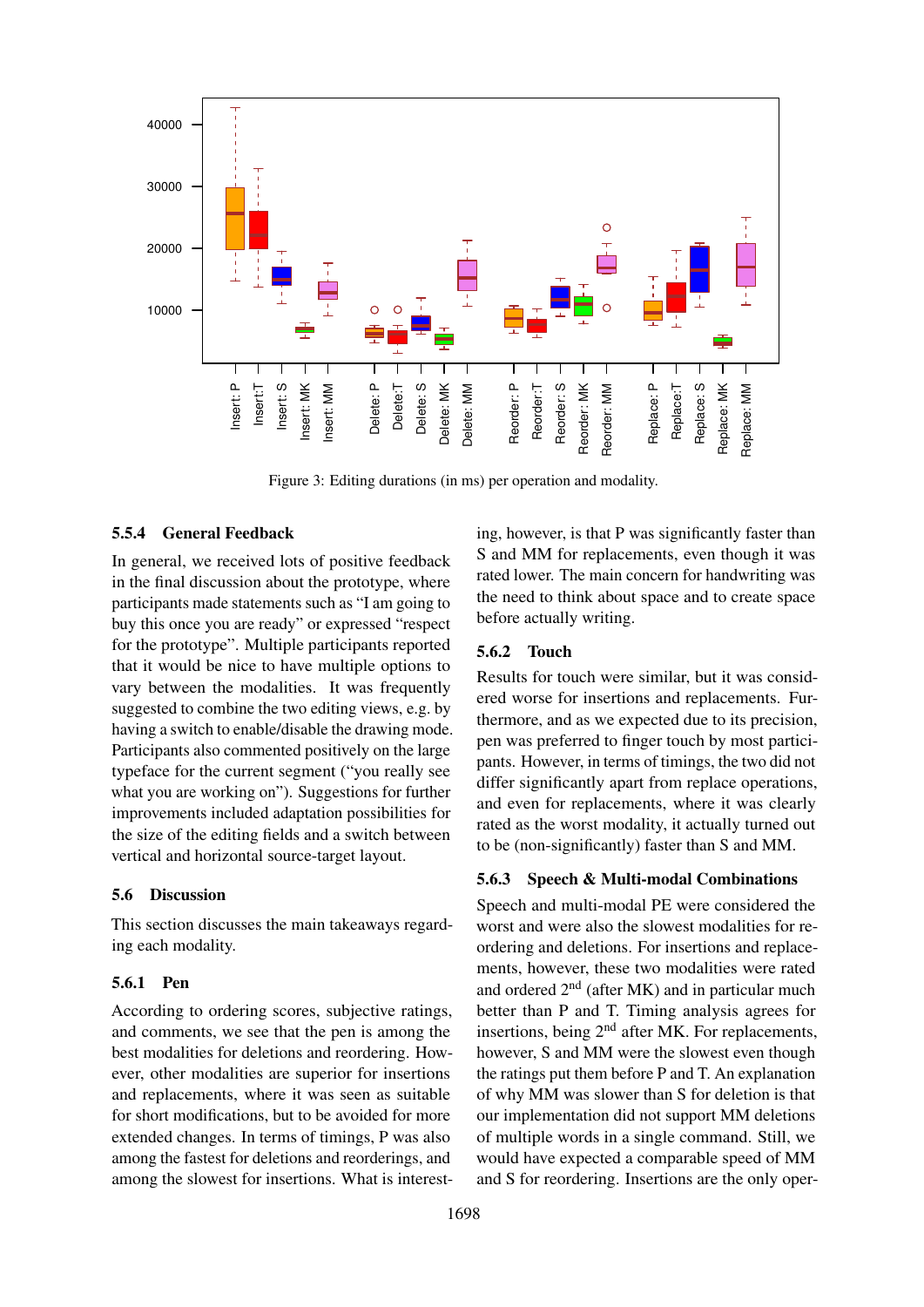ation where the multi-modal approach was (nonsignificantly) faster than S since the position did not have to be verbally specified.

Furthermore, the participants' comments highlighted their concern regarding formulating commands while already mentally processing text. Still, S and MM received a lot of positive feedback for insertions and replacements, where they would be more interesting the more text was to be added. The main advantage of the MM approach, as argued by the participants, was that one has to speak less, albeit at the cost of doing two things at once.

# 5.6.4 Mouse & Keyboard

Mouse & keyboard received the best scores for insertions and replacements, where it was the fastest modality. Furthermore, it got good ratings for deletions and reorderings, where it was also fast (but not the fastest) for reordering. However, some participants commented negatively, stating that it only works well because of "years of expertise".

# 5.6.5 General

Interestingly, our findings are not entirely in line with translators' intuitions reported in our previous elicitation study [\(Herbig et al.,](#page-9-4) [2019a\)](#page-9-4): while touch worked much better than expected, handwriting of whole subphrases did not work as well as they thought. Additionally, it is interesting to note that some newly introduced modalities could compete with mouse & keyboard even though participants are biased by years of training with the latter.

Overall, many participants provided very positive feedback on this first prototype combining pen, touch, speech, and multi-modal combinations for PE MT, encouraging us to continue. Furthermore, several promising ideas for improving and extending the prototype have been proposed.

The focus of our study was to explore the implemented interactions in detail, i.e., each modality for each operation irrespective of frequency. The chosen methodology guaranteed that we receive comparable feedback on all interactions from professional translators by having them correct the same mistakes using different modalities. Nevertheless, a more realistic "natural" workflow follow-up study should be conducted in the future, which will also show if participants swap modalities within sentences depending on the error type, or if they stick to single modalities to avoid frequent modality switches.

# 6 Conclusion

While more and more professional translators are switching to the use of PE to increase productivity and reduce errors, current CAT interfaces still heavily focus on traditional mouse and keyboard input, even though the literature suggests that other modalities could support PE operations well. This paper therefore presents MMPE, a CAT prototype combining pen, touch, speech, and multi-modal interaction together with common mouse and keyboard input possibilities, and explores the use of these modalities by professional translators. The study shows a high level of interest and enthusiasm for using these new modalities. For deletions and reorderings, pen and touch both received high subjective ratings, with pen being even better than mouse & keyboard. In terms of timings, they were also among the fastest for these two operations. For insertions and replacements, speech and multimodal interaction were seen as suitable interaction modes; however, mouse & keyboard were still favored and faster here.

As a next step, we will integrate the participants' valuable feedback to improve the prototype. While the presented study provided interesting first insights regarding participants' use of and preferences for the implemented modalities, it did not allow us to see how they would use the modalities over a longer time period in day-to-day work, which we also want to investigate in the future.

Furthermore, participants in [Herbig et al.](#page-9-4) [\(2019a\)](#page-9-4) were positive regarding the idea of a user interface that adapts to measured cognitive load, especially if it automatically provides additional resources like TM matches or MT proposals. An exploration of multi-modal measuring approaches [\(Herbig et al.,](#page-9-18) [2019b\)](#page-9-18) shows the feasibility of this, so we will try to combine explicit multi-modal input, as done in this work, with implicit multi-modal sensor input to better model and support the user during PE.

#### Acknowledgments

This research was funded in part by the German Research Foundation (DFG) under grant number GE 2819/2-1 (project MMPE). We thank AMPLEXOR (<https://www.amplexor.com>) for their excellent support in providing access to professional human translators for our experiments.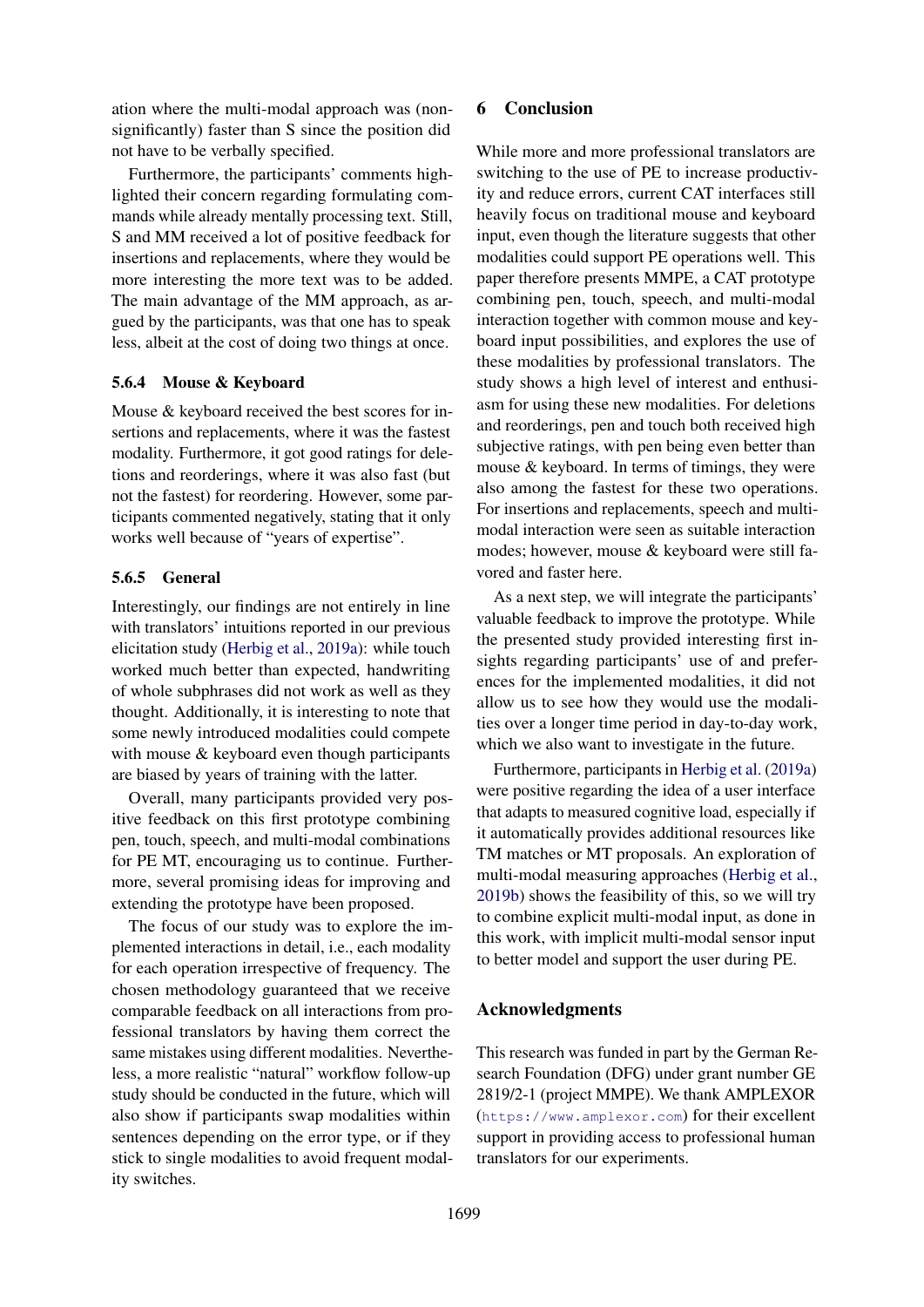#### References

- <span id="page-9-14"></span>Vicent Alabau, Ragnar Bonk, Christian Buck, Michael Carl, Francisco Casacuberta, Mercedes García-Martínez, Jesús González, Philipp Koehn, Luis Leiva, Bartolomé Mesa-Lao, et al. 2013. CAS-MACAT: An open source workbench for advanced computer aided translation. *The Prague Bulletin of Mathematical Linguistics*, 100:101–112.
- <span id="page-9-15"></span>Vicent Alabau and Francisco Casacuberta. 2012. Study of electronic pen commands for interactivepredictive machine translation. In *Proceedings of the International Workshop on Expertise in Translation and Post-Editing – Research and Application*, pages 17–18.
- <span id="page-9-10"></span>Nora Aranberri, Gorka Labaka, A Diaz de Ilarraza, and Kepa Sarasola. 2014. Comparison of post-editing productivity between professional translators and lay users. In *Proceeding of AMTA Third Workshop on Post-editing Technology and Practice*, pages 20– 33.
- <span id="page-9-5"></span>Jan van den Bergh, Eva Geurts, Donald Degraen, Mieke Haesen, Iulianna van der Lek-Ciudin, Karin Coninx, et al. 2015. Recommendations for translation environments to improve translators' workflows. In *Proceedings of the 37th Conference Translating and the Computer*, pages 106–119. Tradulex.
- <span id="page-9-13"></span>Julie Brousseau, Caroline Drouin, George Foster, Pierre Isabelle, Roland Kuhn, Yves Normandin, and Pierre Plamondon. 1995. French speech recognition in an automatic dictation system for translators: The TransTalk project. In *Proceedings of Eurospeech Fourth European Conference on Speech Communication and Technology*, pages 193–196.
- <span id="page-9-11"></span>Michael Carl, Martin Jensen, and Kay Kristian. 2010. Long distance revisions in drafting and post-editing. *CICLing Special Issue on Natural Language Processing and its Applications*, pages 193–204.
- <span id="page-9-9"></span>Sven Coppers, Jan van den Bergh, Kris Luyten, Karin Coninx, Iulianna van der Lek-Ciudin, Tom Vanallemeersch, and Vincent Vandeghinste. 2018. Intellingo: An intelligible translation environment. In *Proceedings of the SIGCHI Conference on Human Factors in Computing Systems*, pages 1–13. ACM.
- <span id="page-9-17"></span>Barbara Dragsted, Inger Margrethe Mees, and Inge Gorm Hansen. 2011. Speaking your translation: Students' first encounter with speech recognition technology. *Translation & Interpreting*, 3(1):10–43.
- <span id="page-9-12"></span>Marc Dymetman, Julie Brousseau, George Foster, Pierre Isabelle, Yves Normandin, and Pierre Plamondon. 1994. Towards an automatic dictation system for translators: The TransTalk project. In *Proceedings of the ICSLP International Conference on Spoken Language Processing*.
- <span id="page-9-6"></span>Marcello Federico, Nicola Bertoldi, Mauro Cettolo, Matteo Negri, Marco Turchi, Marco Trombetti,

Alessandro Cattelan, Antonio Farina, Domenico Lupinetti, Andrea Martines, et al. 2014. The Mate-Cat tool. In *Proceedings of the 25th International Conference on Computational Linguistics: System Demonstrations*, pages 129–132.

- <span id="page-9-1"></span>Federico Gaspari, Antonio Toral, Sudip Kumar Naskar, Declan Groves, and Andy Way. 2014. Perception vs reality: Measuring machine translation post-editing productivity. In *Third Workshop on Post-Editing Technology and Practice*, page 60.
- <span id="page-9-8"></span>Spence Green, Jason Chuang, Jeffrey Heer, and Christopher D Manning. 2014a. Predictive translation memory: A mixed-initiative system for human language translation. In *Proceedings of the 27th Annual ACM Symposium on User Interface Software and Technology*, pages 177–187. ACM.
- <span id="page-9-3"></span>Spence Green, Jeffrey Heer, and Christopher D Manning. 2013. The efficacy of human post-editing for language translation. In *Proceedings of the SIGCHI Conference on Human Factors in Computing Systems*, pages 439–448. ACM.
- <span id="page-9-7"></span>Spence Green, Sida I Wang, Jason Chuang, Jeffrey Heer, Sebastian Schuster, and Christopher D Manning. 2014b. Human effort and machine learnability in computer aided translation. In *Proceedings of the EMNLP Conference on Empirical Methods in Natural Language Processing*, pages 1225–1236.
- <span id="page-9-16"></span>Nico Herbig, Santanu Pal, Tim Düwel, Kalliopi Meladaki, Mahsa Monshizadeh, Vladislav Hnatovskiy, Antonio Krüger, and Josef van Genabith. 2020. MMPE: A multi-modal interface using handwriting, touch reordering, and speech commands for post-editing machine translation. In *Proceedings of the 58th Annual Meeting of the Association for Computational Linguistics: System Demonstrations*. Association for Computational Linguistics.
- <span id="page-9-4"></span>Nico Herbig, Santanu Pal, Josef van Genabith, and Antonio Krüger. 2019a. Multi-modal approaches for post-editing machine translation. In *Proceedings of the SIGCHI Conference on Human Factors in Computing Systems*, page 231. ACM.
- <span id="page-9-18"></span>Nico Herbig, Santanu Pal, Mihaela Vela, Antonio Krüger, and Josef Genabith. 2019b. Multi-modal indicators for estimating perceived cognitive load in post-editing of machine translation. *Machine Translation*, 33(1-2):91–115.
- <span id="page-9-2"></span>Maarit Koponen. 2012. Comparing human perceptions of post-editing effort with post-editing operations. In *Proceedings of the Seventh Workshop on Statistical Machine Translation*, pages 181–190. Association for Computational Linguistics.
- <span id="page-9-0"></span>Elina Lagoudaki. 2009. Translation editing environments. In *MT Summit XII: Workshop on Beyond Translation Memories*.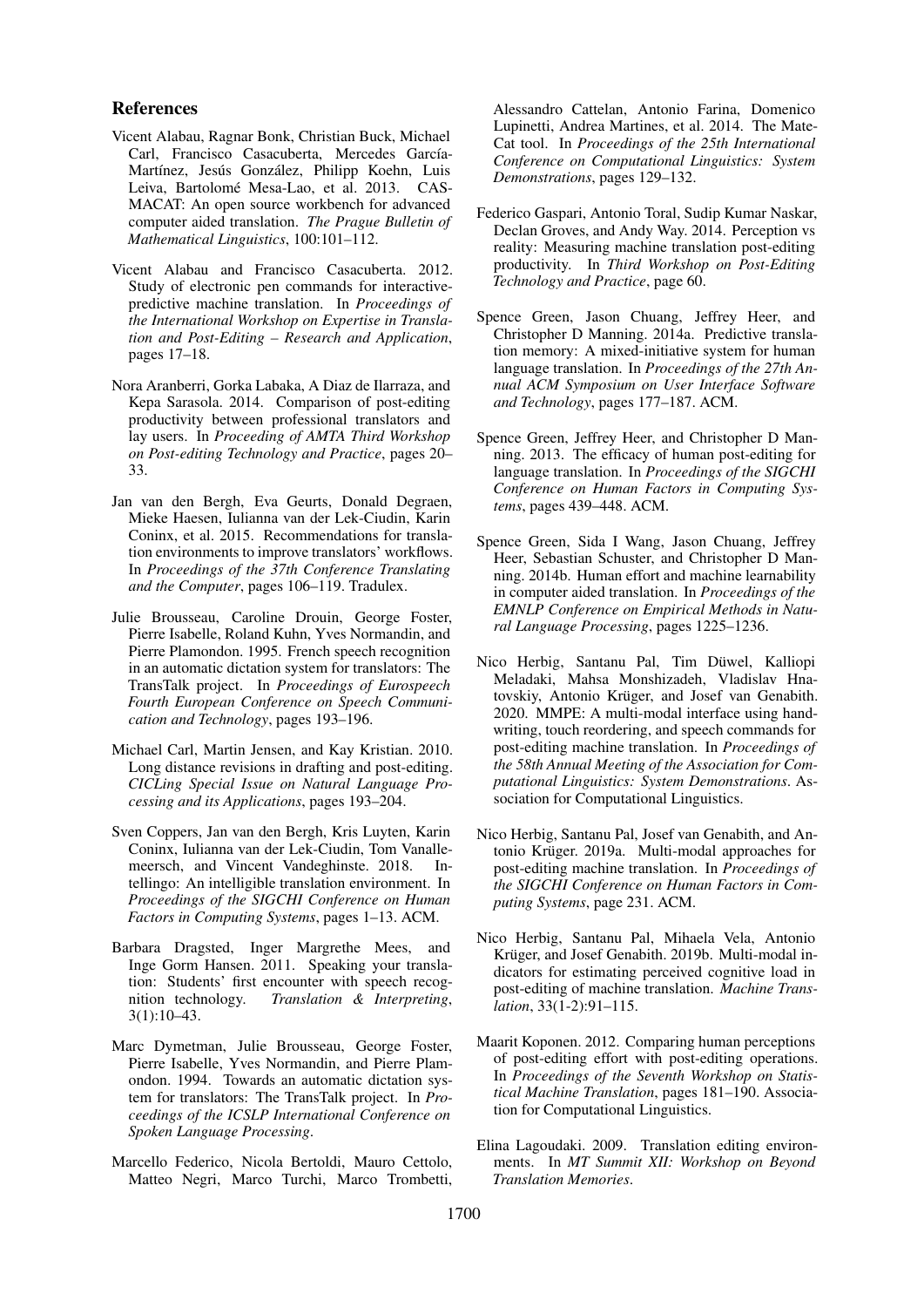- <span id="page-10-14"></span>Samuel Läubli, Mark Fishel, Gary Massey, Maureen Ehrensberger-Dow, and Martin Volk. 2013. Assessing post-editing efficiency in a realistic translation environment. In *Proceedings of MT Summit XIV Workshop on Post-editing Technology and Practice*, pages 83–91.
- <span id="page-10-16"></span>Mercedes Garcia Martinez, Karan Singla, Aniruddha Tammewar, Bartolomé Mesa-Lao, Ankita Thakur, MA Anusuya, Banglore Srinivas, and Michael Carl. 2014. SEECAT: ASR & eye-tracking enabled computer assisted translation. In *The 17th Annual Conference of the European Association for Machine Translation*, pages 81–88. European Association for Machine Translation.
- <span id="page-10-17"></span>Bartolomé Mesa-Lao. 2014. Speech-enabled computer-aided translation: A satisfaction survey with post-editor trainees. In *Proceedings of the EACL 2014 Workshop on Humans and Computer-assisted Translation*, pages 99–103.
- <span id="page-10-3"></span>Joss Moorkens. 2018. What to expect from neural machine translation: A practical in-class translation evaluation exercise. *The Interpreter and Translator Trainer*, 12(4):375–387.
- <span id="page-10-4"></span>Joss Moorkens and Sharon O'Brien. 2015. Postediting evaluations: Trade-offs between novice and professional participants. In *Proceedings of the 18th Annual Conference of the European Association for Machine Translation*, pages 75–81.
- <span id="page-10-11"></span>Joss Moorkens and Sharon O'Brien. 2017. Assessing user interface needs of post-editors of machine translation. In *Human Issues in Translation Technology*, pages 127–148. Routledge.
- <span id="page-10-19"></span>Sharon O'Brien, Joss Moorkens, and Joris Vreeke. 2014. Kanjingo – a mobile app for post-editing. In *Proceedings of the 17th Annual Conference of the European Association for Machine Translation*.
- <span id="page-10-8"></span>Lane Schwartz, Isabel Lacruz, and Tatyana Bystrova. 2015. Effects of word alignment visualization on post-editing quality & speed. *Proceedings of MT Summit XV*, 1:186–199.
- <span id="page-10-7"></span>Carlos S.C. Teixeira, Joss Moorkens, Daniel Turner, Joris Vreeke, and Andy Way. 2019. Creating a multimodal translation tool and testing machine translation integration using touch and voice. *Informatics*, 6.
- <span id="page-10-15"></span>Dimitri Theologitis. 1998. Language tools at the EC translation service: The theory and the practice. In *Proceedings of the 20th Conference Translating and the Computer*, pages 12–13.
- <span id="page-10-6"></span>Antonio Toral, Martijn Wieling, and Andy Way. 2018. Post-editing effort of a novel with statistical and neural machine translation. *Frontiers in Digital Humanities*, 5:9.
- <span id="page-10-20"></span>Olga Torres-Hostench, Joss Moorkens, Sharon O'Brien, Joris Vreeke, et al. 2017. Testing interaction with a mobile MT post-editing app. *Translation & Interpreting*, 9(2):138.
- <span id="page-10-10"></span>Vincent Vandeghinste, Tom Vanallemeersch, Liesbeth Augustinus, Bram Bulté, Frank Van Eynde, Joris Pelemans, Lyan Verwimp, Patrick Wambacq, Geert Heyman, Marie-Francine Moens, et al. 2019. Improving the translation environment for professional translators. *Informatics*, 6(2):24.
- <span id="page-10-9"></span>Vincent Vandeghinste, Tom Vanallemeersch, Liesbeth Augustinus, Joris Pelemans, Geert Heyman, Iulianna van der Lek-Ciudin, Arda Tezcan, Donald Degraen, Jan van den Bergh, Lieve Macken, et al. 2016. Scate – Smart Computer-Aided Translation Environment. *Baltic Journal of Modern Computing*, 4(2):382–382.
- <span id="page-10-12"></span>Mihaela Vela, Santanu Pal, Marcos Zampieri, Sudip Kumar Naskar, and Josef van Genabith. 2019. Improving CAT tools in the translation workflow: New approaches and evaluation. In *Proceedings of Machine Translation Summit XVII Volume 2: Translator, Project and User Tracks*, pages 8–15.
- <span id="page-10-2"></span>Julian Wallis. 2006. *Interactive Translation vs Pretranslation in the Context of Translation Memory Systems: Investigating the Effects of Translation Method on Productivity, Quality and Translator Satisfaction*. Ph.D. thesis, University of Ottawa.
- <span id="page-10-5"></span>Masaru Yamada. 2015. Can college students be posteditors? An investigation into employing language learners in machine translation plus post-editing settings. *Machine Translation*, 29(1):49–67.
- <span id="page-10-13"></span>Marcos Zampieri and Mihaela Vela. 2014. Quantifying the influence of MT output in the translators' performance: A case study in technical translation. In *Proceedings of the EACL 2014 Workshop on Humans and Computer-assisted Translation*, pages 93–98.
- <span id="page-10-21"></span>Julian Zapata. 2016. Translating on the go? Investigat- ´ ing the potential of multimodal mobile devices for interactive translation dictation. *Tradumatica: Tra- ` duccio i Tecnologies de la Informaci ´ o i la Comuni- ´ cacio´*, 1(14):66–74.
- <span id="page-10-18"></span>Julian Zapata, Sheila Castilho, and Joss Moorkens. ´ 2017. Translation dictation vs. post-editing with cloud-based voice recognition: A pilot experiment. *Proceedings of MT Summit XVI*, 2.
- <span id="page-10-1"></span>Anna Zaretskaya and Míriam Seghiri. 2018. *User Perspective on Translation Tools: Findings of a User Survey*. Ph.D. thesis, University of Malaga.
- <span id="page-10-0"></span>Anna Zaretskaya, Mihaela Vela, Gloria Corpas Pastor, and Miriam Seghiri. 2016. Comparing postediting difficulty of different machine translation errors in Spanish and German translations from English. *International Journal of Language and Linguistics*, 3(3):91–100.